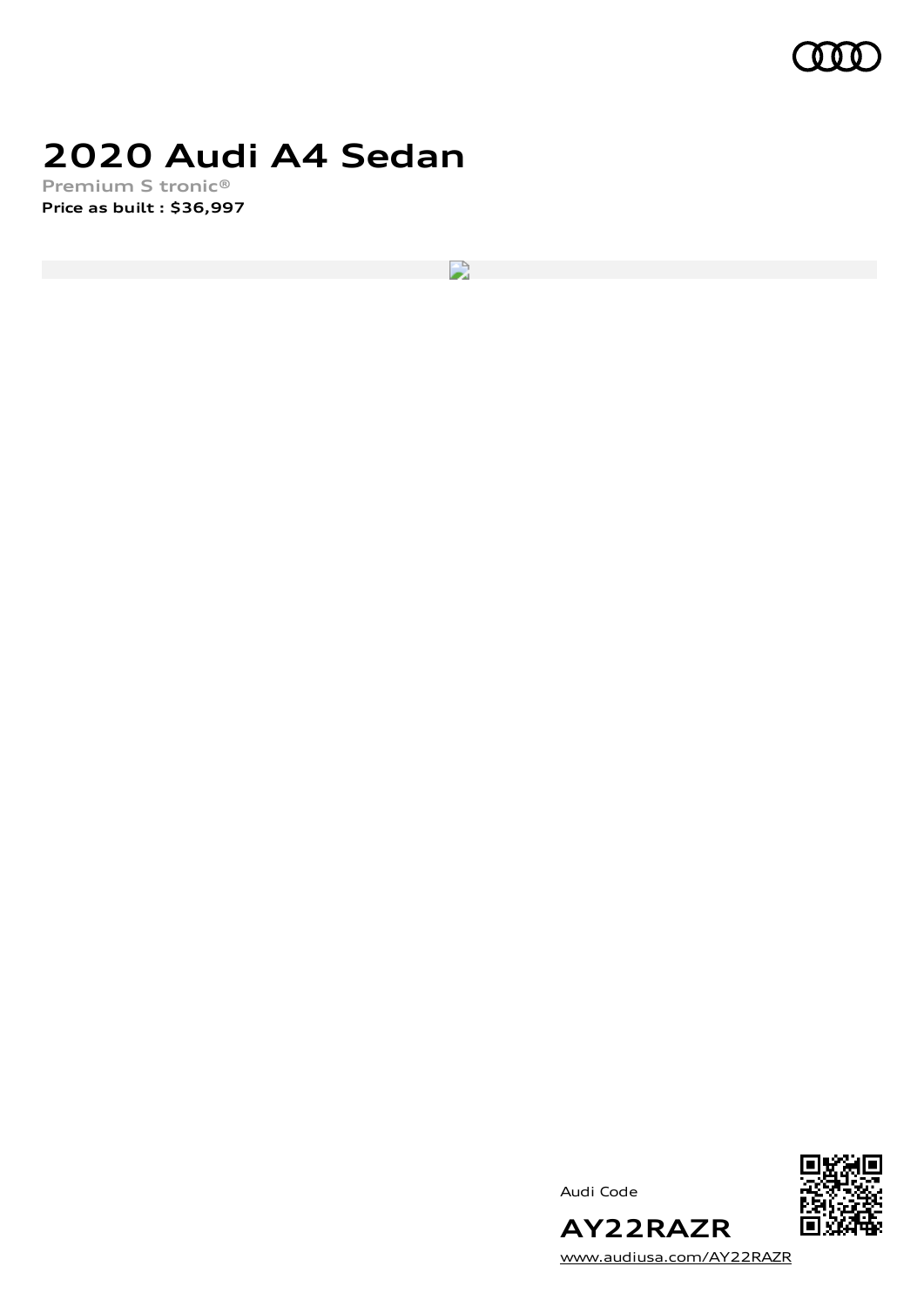## **Summary**

| Audi 2020 Audi A4 Sedan<br>Premium S tronic <sup>®</sup> |                                            |                                                                   |              |
|----------------------------------------------------------|--------------------------------------------|-------------------------------------------------------------------|--------------|
| Price as built<br>\$36,997                               |                                            | <b>Further Information</b>                                        |              |
|                                                          |                                            | Type of vehicle                                                   | Used car     |
| <b>Exterior colour</b>                                   |                                            | Mileage                                                           | 10,359 miles |
| Ibis White                                               |                                            | Warranty                                                          | No           |
| <b>Interior colour</b>                                   |                                            |                                                                   |              |
| Seats                                                    | Atlas Beige with Granite Gray<br>stitching | Audi Code<br>AY22RAZR                                             |              |
| Dashboard                                                | Granite Gray/Atlas Beige                   | Your configuration on www.audiusa.com<br>www.audiusa.com/AY22RAZR |              |
| Carpet                                                   | Granite Gray                               |                                                                   |              |
| Headliner                                                | Atlas Beige                                | <b>Commission number</b><br>182d45650a0e09a82f04                  |              |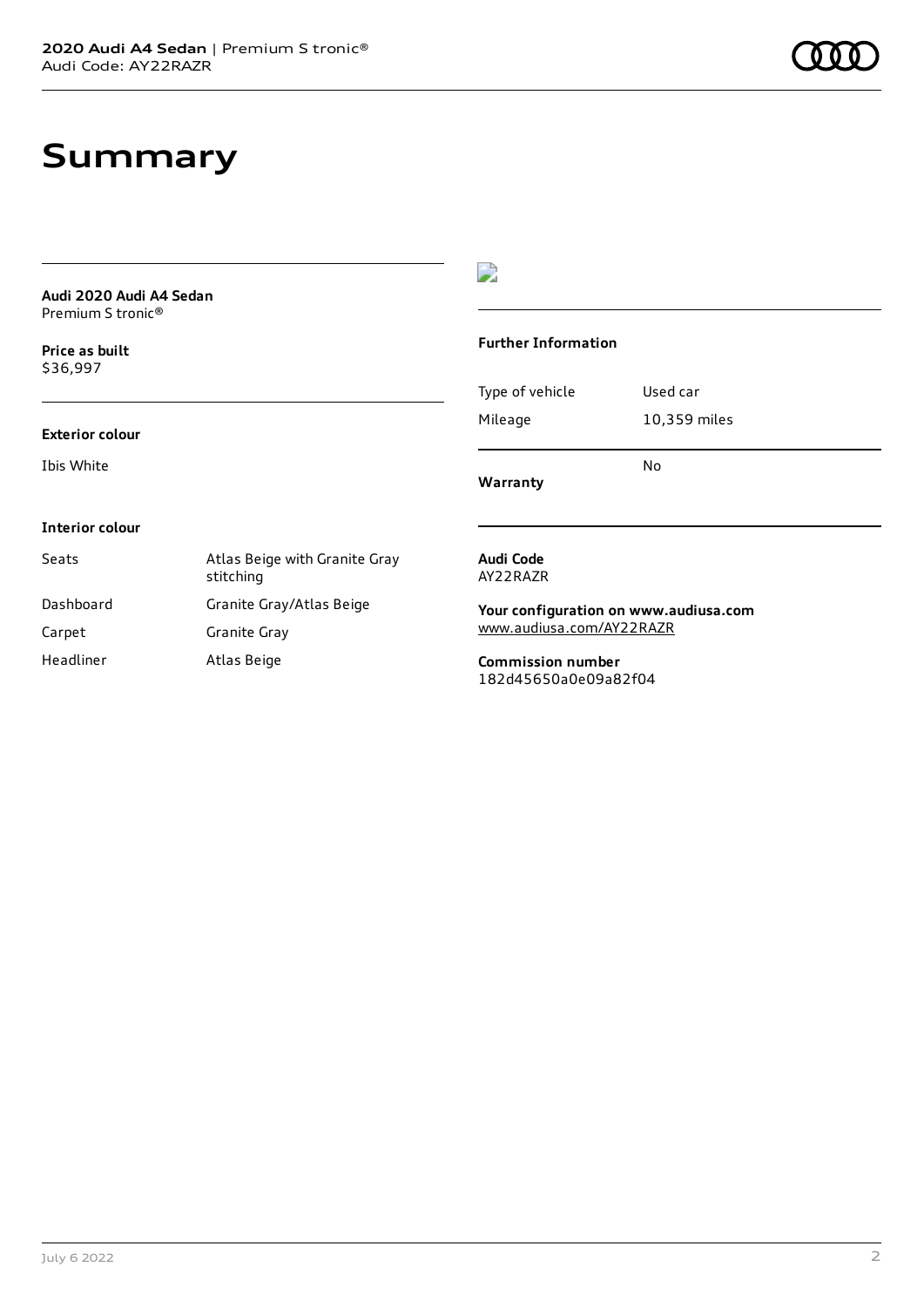# **Equipment**

Ibis White

Audi advanced key—keyless start, stop and entry with hands-free trunk release

Power-adjustable, auto-dimming, heated exterior side mirrors with memory

18" 10-spoke-dynamic design wheels, bi-color finish

Convenience package

Audi pre sense® rear

Audi side assist with Rear cross traffic assist and Vehicle exit warning

SiriusXM® with 90-day All Access trial subscription









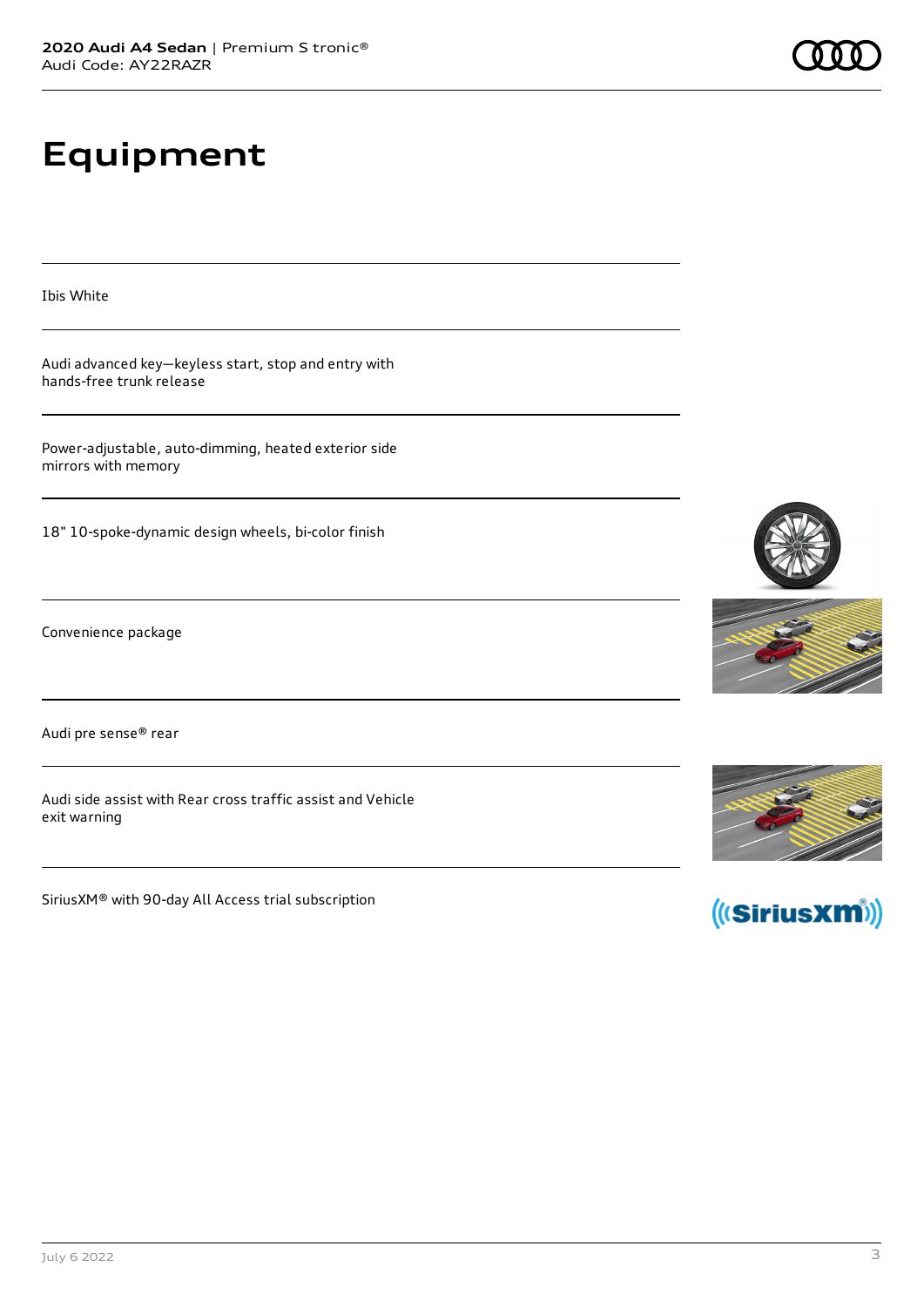| Driver and front passenger dual-stage<br>airbags                                  |
|-----------------------------------------------------------------------------------|
| Electromechanical parking brake                                                   |
| Cruise control system                                                             |
| Garage door opener (Homelink®)                                                    |
| Top speed electronically limited to 130 mph                                       |
| Electronic child locks                                                            |
| Speed-sensitive electromechanical power<br>steering system                        |
| Tire pressure monitoring system (TPMS)                                            |
| Advanced Airbag Protection System                                                 |
| ISOFIX child seat mounting and Top Tether<br>anchorage point for outer rear seats |
|                                                                                   |

#### **Exterior**

| 0PO   | Dual exhaust outlets                               |
|-------|----------------------------------------------------|
| 1S1   | Tool kit & car jack                                |
| 1 B A | Five-link front and rear independent<br>suspension |
| 8FX   | LED headlights                                     |
| HU9   | 245/40 R18 all-season tires                        |
| 8VM   | LED taillights with dynamic turn signals           |
| 4K C  | Heat-insulating glass for side and rear<br>windows |
| 47R   | Aluminum trim around exterior windows              |
|       |                                                    |

#### **Interior**

QE1 Storage package 3FE Power sunroof

| <b>Interior</b> |                                                                                     |
|-----------------|-------------------------------------------------------------------------------------|
| 7M1             | Aluminum front door sill inlays                                                     |
| 6N)             | Light cloth headliner                                                               |
| <b>9AQ</b>      | Three-zone automatic climate control with<br>digital rear display                   |
| 4L7             | Auto-dimming interior rear view mirror with<br>digital compass                      |
| QQ1             | LED interior lighting (entry, footwell, vanity,<br>door handles, console, ambient)  |
| 1 XW            | Three-spoke multifunction steering wheel<br>with shift paddles                      |
| 6E3             | Folding front center armrest                                                        |
| 4F <sub>2</sub> | Electric tailgate/trunk lid release from inside                                     |
| 5XF             | Driver and front-passenger extendable sun<br>visors with illuminated vanity mirrors |
| 3NT             | Split-folding rear seatback (40/20/40)                                              |
| N1F             | Leather seating surfaces                                                            |
| 4A3             | Heated front seats                                                                  |
|                 |                                                                                     |

#### **Infotainment and Driver Assistance**

5MP Brown Walnut wood inlay

| 6K8             | Audi pre sense® city                                                                           |
|-----------------|------------------------------------------------------------------------------------------------|
| 2H1             | Audi drive select <sup>®</sup>                                                                 |
| IU1             | Audi smartphone interface                                                                      |
| IW <sub>3</sub> | Audi connect <sup>®</sup> CARE assistance and security<br>services (limited time subscription) |
| KA2             | Rearview camera                                                                                |
| 8G1             | High beam assist                                                                               |
| 9VD             | Audi sound system                                                                              |
| 957             | Driver information system with 7" color<br>display                                             |
|                 |                                                                                                |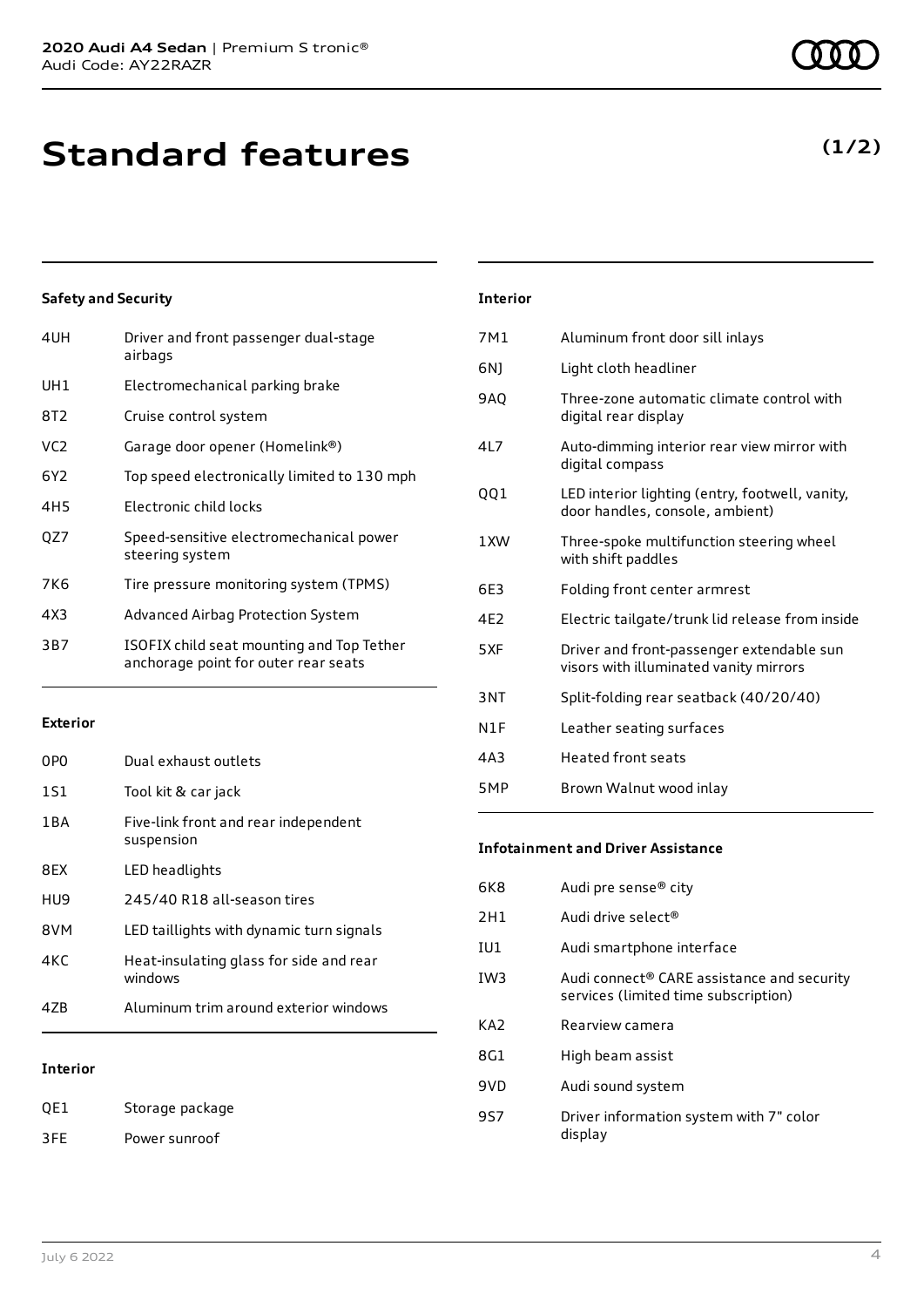### **Standard features**

#### **Infotainment and Driver Assistance**

9ZX Preparation for mobile phone (Bluetooth®) with streaming audio

July 6 2022 5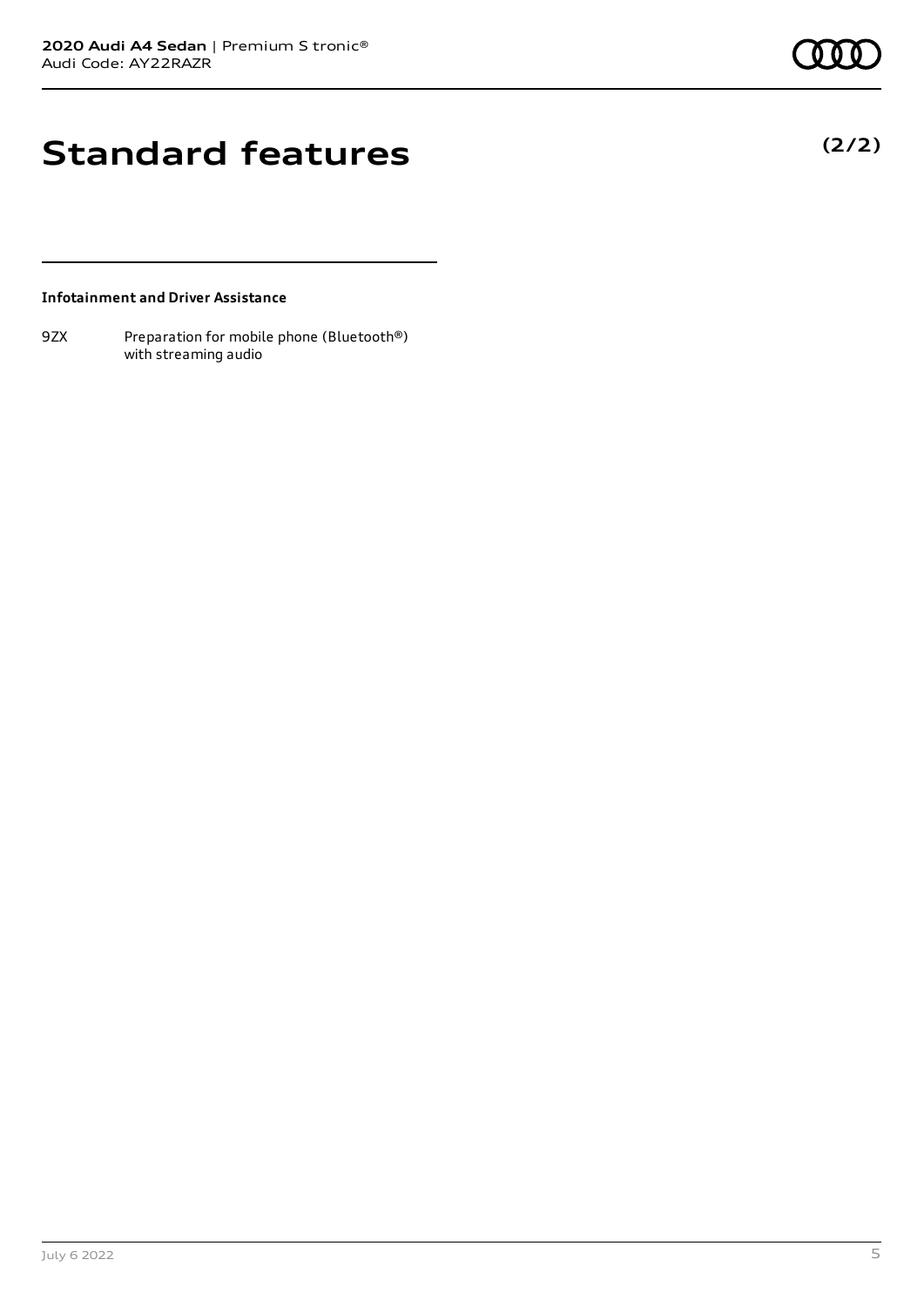### **Dealer remarks**

Ibis White 2020 Audi A4 40 Premium FrontTrak 7-Speed Automatic S tronic 2.0L I4 TFSI DOHC 7-Speed Automatic S tronic, Atlas Beige w/Leather Seating Surfaces, ABS brakes, Alarm System w/Motion Sensor, Audi Advanced Key, Audi Side Assist w/Pre Sense Rear, Auto-Dimming Exterior Mirrors, Compass, Convenience Package, Electronic Stability Control, Front dual zone A/C, Heated door mirrors, Heated Front Bucket Seats, Heated front seats, Illuminated entry, Low tire pressure warning, Memory for Driver's Seat, Power moonroof, Remote keyless entry, SiriusXM All Access Service, Traction control, Wheels: 18" 10-Spoke-Dynamic Design Bi-Color.

Odometer is 5570 miles below market average! 27/35 City/Highway MPG

Larson Automotive Group has been serving members of the community since 1953 and would love to make you a part of the family: • Free Lifetime Powertrain Warranty • \$1,000 Additional Trade in Guarantee • Lifetime Free Car Washes • 5 Day Exchange Policy • Free Loaner Car with Service.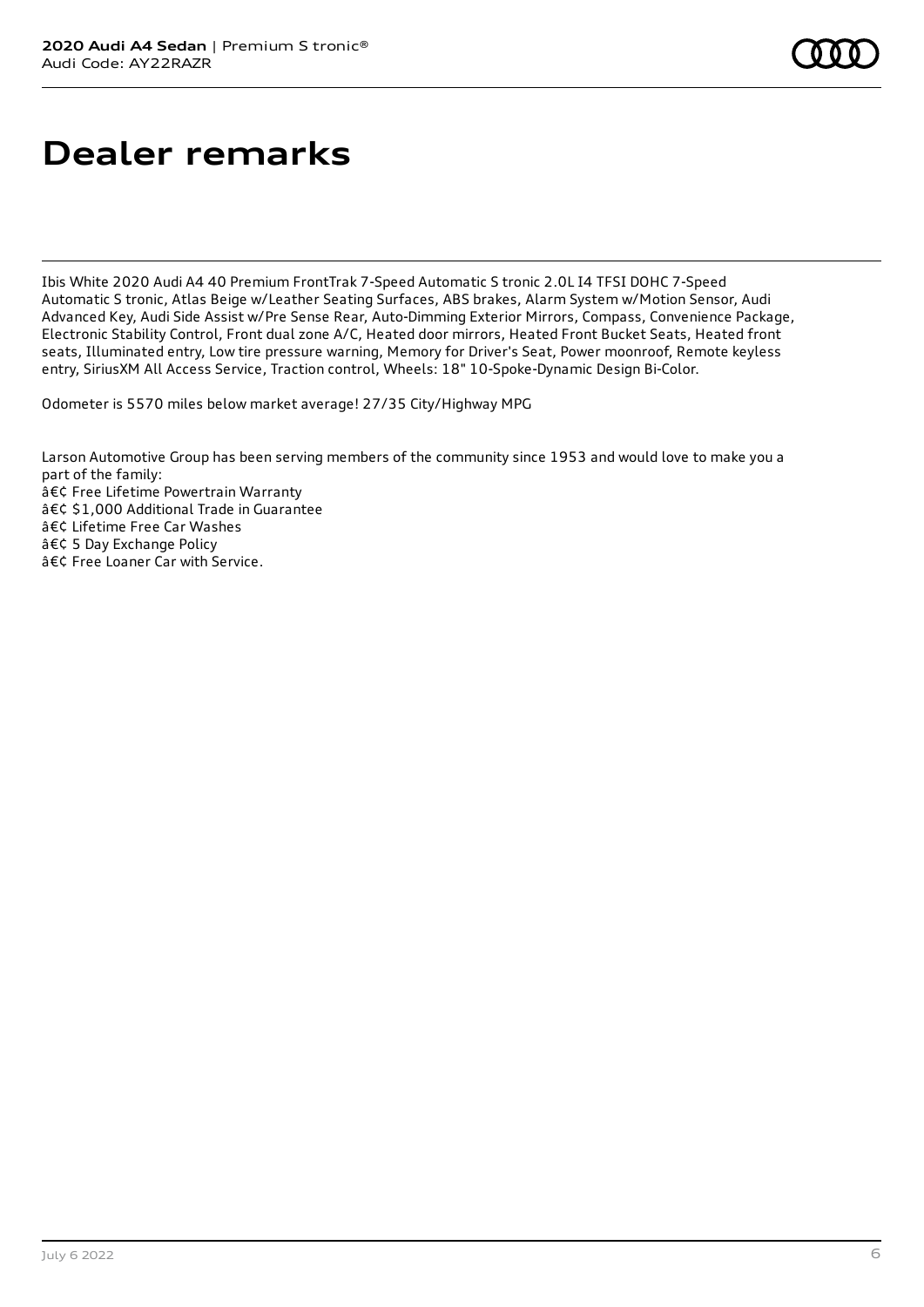

## **Technical Specifications**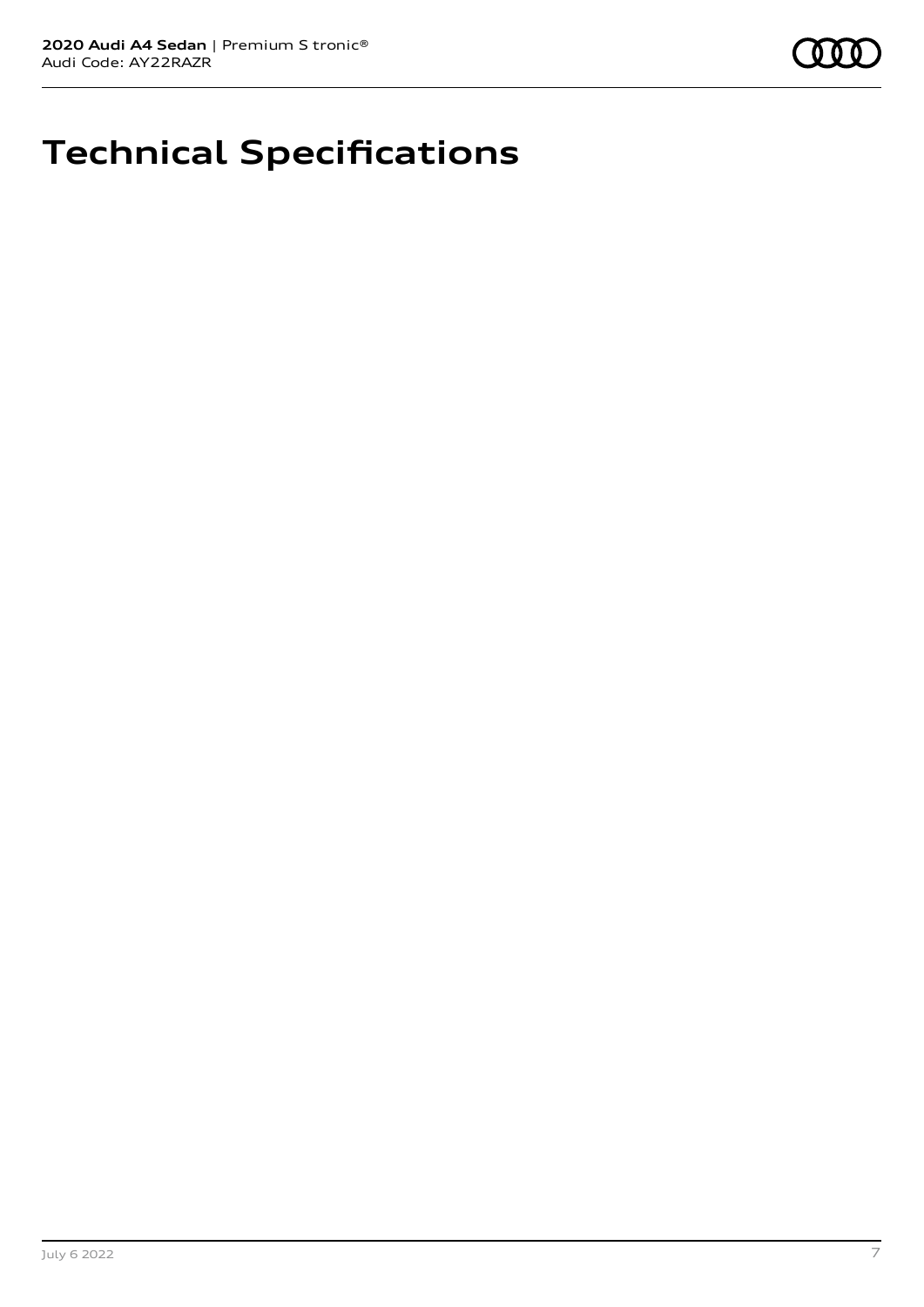#### **Contact**

Dealer **Audi Tacoma**

1701 Alexander Ave E Ste B 98424 Fife WA

Phone: +12534753832 FAX: 2534754397

www: [https://www.auditacoma.com](https://www.auditacoma.com/)